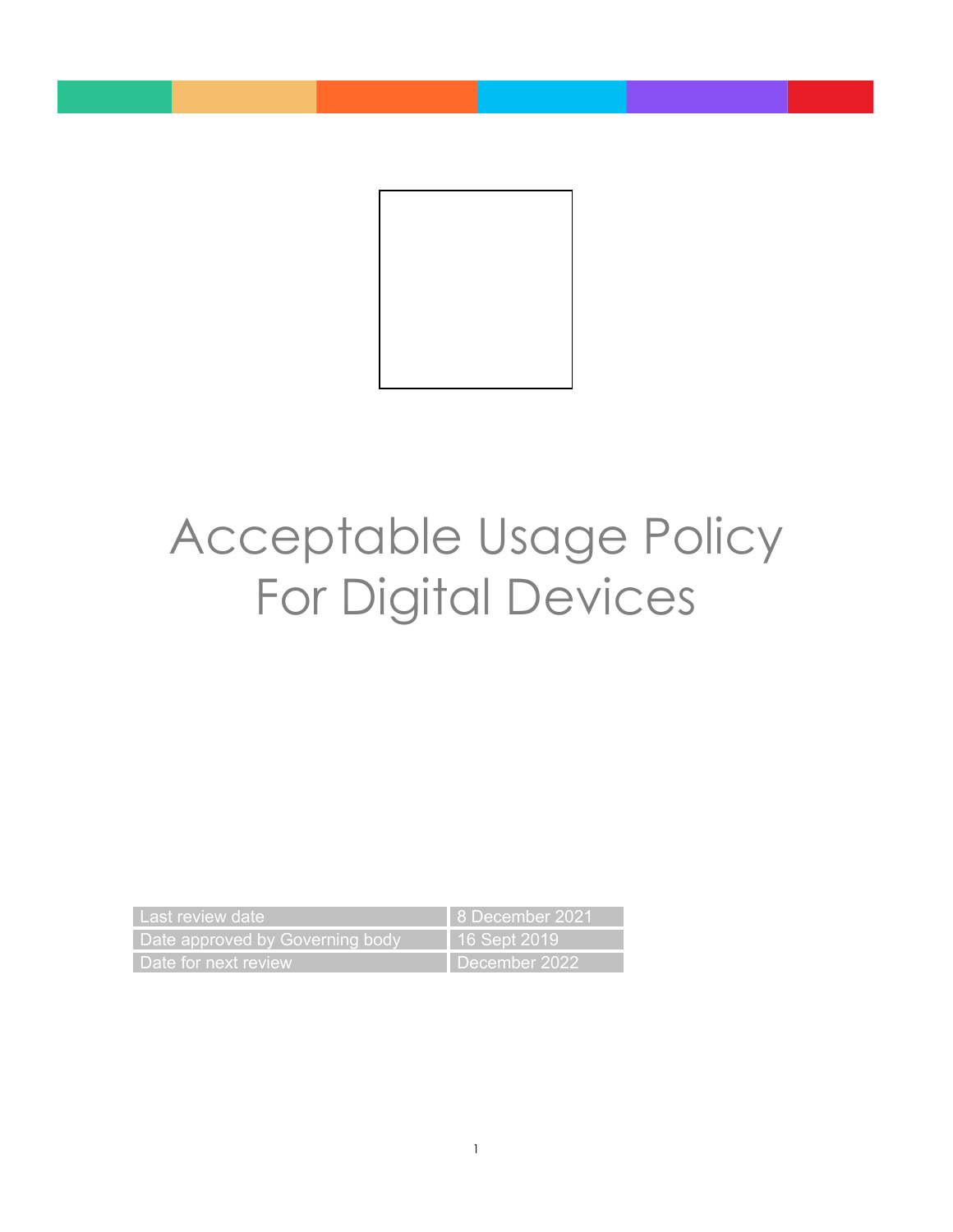# **Acceptable Usage Policy for Digital Devices**

## **Table of Contents**

| Introduction                                                                                                                                                               | $\overline{3}$                                        |
|----------------------------------------------------------------------------------------------------------------------------------------------------------------------------|-------------------------------------------------------|
| <b>Scope</b>                                                                                                                                                               | $\overline{3}$                                        |
| <b>Equipment</b>                                                                                                                                                           | 3                                                     |
| <b>iPads</b><br>Background<br><b>Academy Control</b><br>App<br><b>Parental Control</b><br>iPad Rules:                                                                      | Error! Bookmark not defined.<br>4<br>5<br>5<br>6<br>6 |
| <b>Security and Privacy</b>                                                                                                                                                | $\overline{7}$                                        |
| <b>Internet</b>                                                                                                                                                            | $\overline{7}$                                        |
| <b>Email</b>                                                                                                                                                               | 8                                                     |
| <b>Social Media</b>                                                                                                                                                        | 9                                                     |
| <b>Data Protection</b>                                                                                                                                                     | 10                                                    |
| <b>Personal Use</b>                                                                                                                                                        | 10                                                    |
| <b>Return of Digital Devices</b>                                                                                                                                           | 10                                                    |
| Monitoring, including the PREVENT strategy.                                                                                                                                | 10                                                    |
| <b>Changes</b>                                                                                                                                                             | 11                                                    |
| <b>REMOTE LEARNING ANNEX</b><br>Leadership oversight and approval<br>Data Protection and Security<br>Live Session Management<br><b>Behaviour Expectations</b><br>Agreement | $12 \,$<br>12<br>12 <sup>°</sup><br>13<br>14<br>14    |
| APU Agreement - Student & Parent/Carer                                                                                                                                     | 15                                                    |
| <b>APU Agreement - Staff</b>                                                                                                                                               | 16                                                    |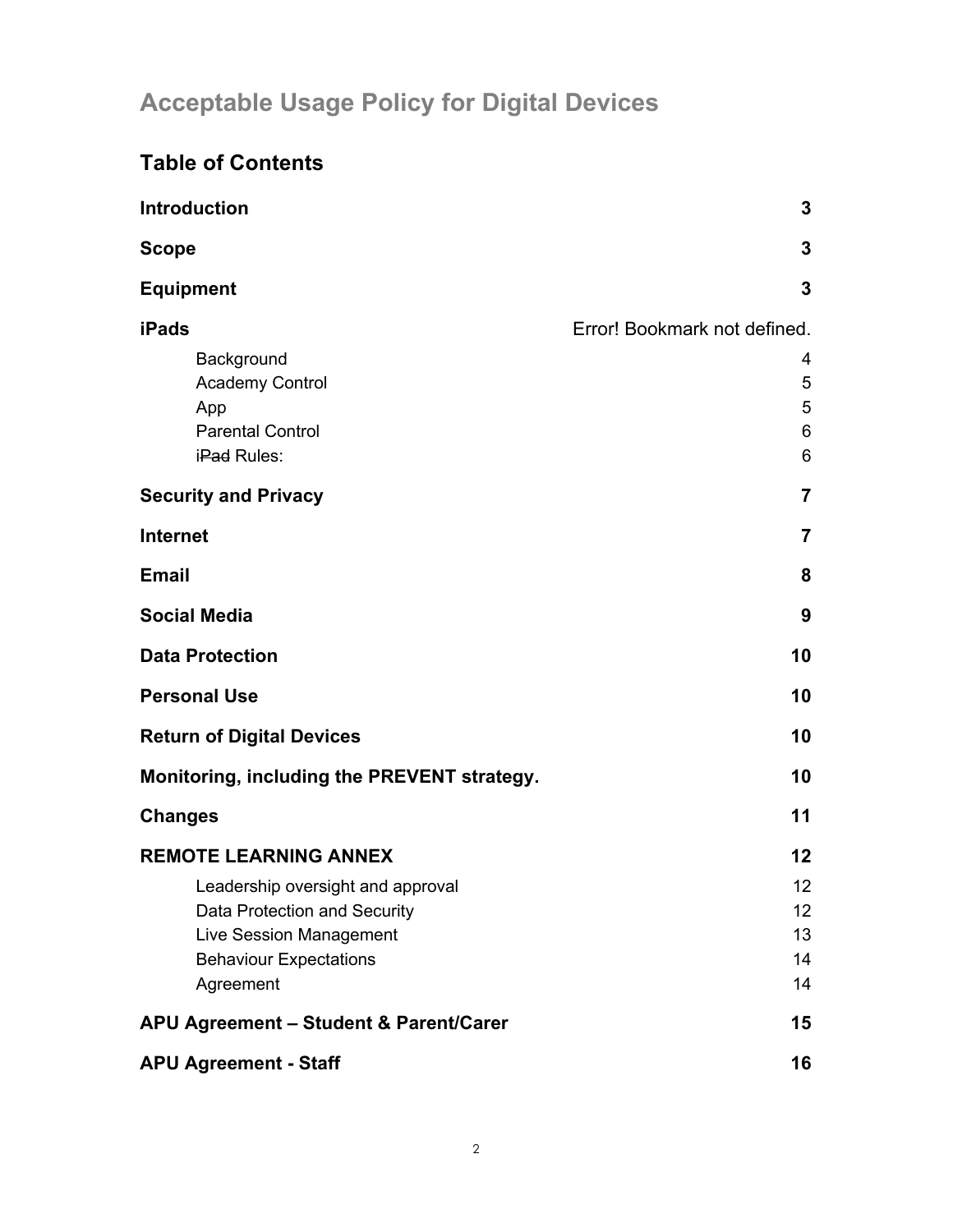#### **This is a contractual agreement that MUST be signed before the issue of any Digital Devices from Mounts Bay Academy.**

## **Introduction**

Mounts Bay Academy ("The Academy") may grant a licence to use iPads ("Digital Devices") to staff and students for the purpose of offering access to a vast amount of information and tools to enhance and transform learning **("the Purpose").**

This policy outlines the acceptable use of the Academy's Digital Devices. The Digital Devices are provided and maintained for the educational benefit of the whole Academy community, and you are encouraged to use and enjoy these resources and help to ensure they remain available to all. Remember that inappropriate use will result in disciplinary sanctions.

The Academy's staff and students are expected to have regard to this policy at all times to protect its Digital Devices from unauthorised access and harm.

## **Scope**

This policy covers all students attending the Academy and all staff, including part-time and fixed-term employees (collectively known as "staff" in this policy).

All parents and guardians signing this policy on behalf of students agree that they will have overall responsibility for ensuring safe and appropriate use of the Digital Device and compliance with this policy, including use of the Digital Device through wireless Internet connections at the student's home.

## **Equipment**

Equipment covers 'Any digital device' used on the school premises, whether school owned or personal.

All staff and students agree:

- To always get permission from the IT Support Team before installing, attempting to install or storing programs of any type on the Digital Devices owned by the Academy. Staff may install any suitable educational Apps, that have been checked and approved by the IT Support Team on the Digital Devices as long as there is sufficient space for learning materials and work files. Students will be supplied Apps by the Academy.
- Staff must not remove any core Apps from their Digital Devices as installed by the Academy.
- Not to do anything damaging, disabling, or otherwise harming to the operation of Digital Devices, or intentionally wasting resources that puts your work at risk, and will cut short your time with the Academy's Digital Devices.
- To only use the Academy's Digital Devices for the Purpose.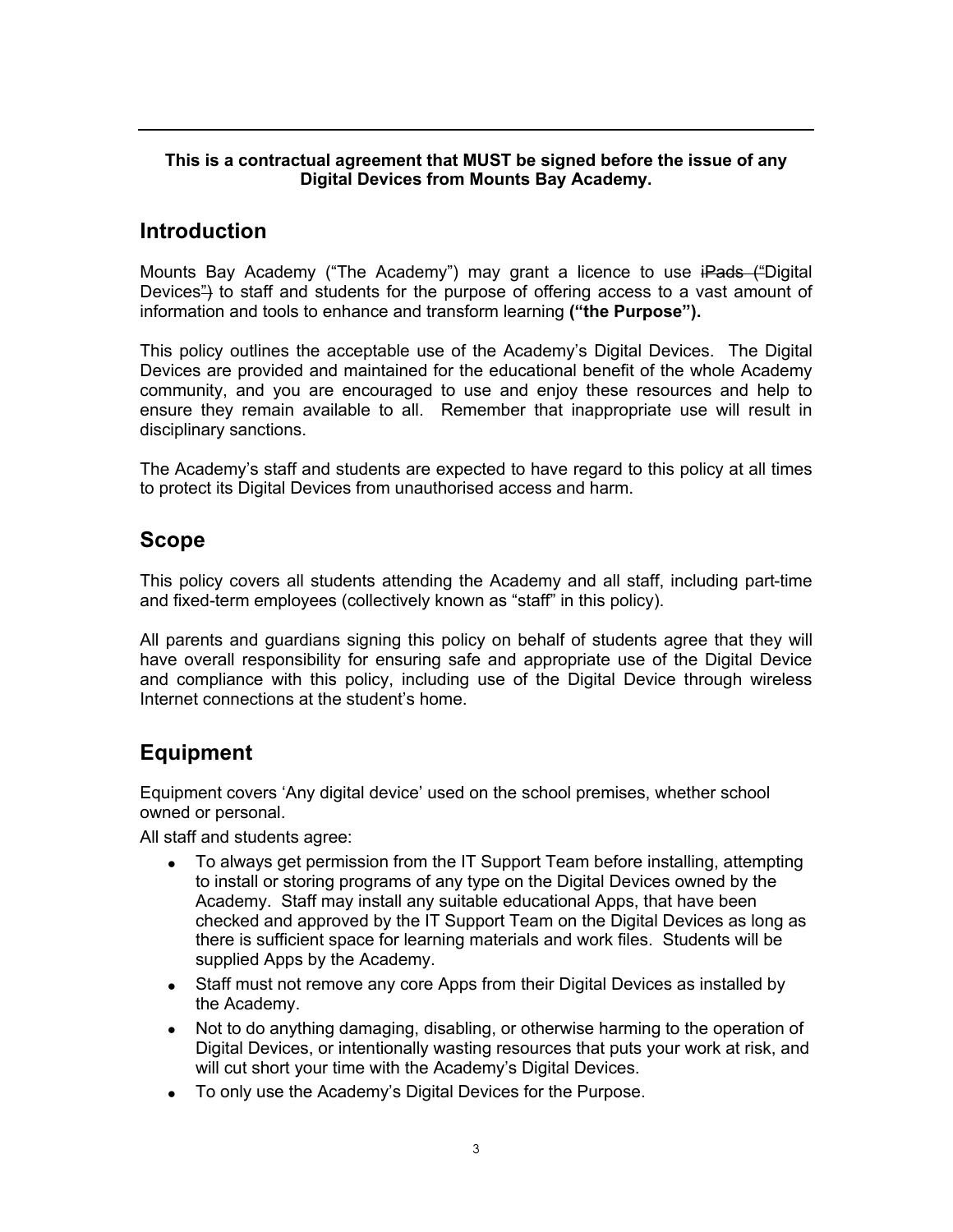- Activities such as buying or selling goods, using personal email accounts, using social media sites (other than in relation to the Purpose) and accessing noneducational websites (which will be determined in the Academy's sole discretion) are inappropriate and prohibited.
- In the case of Digital Devices running Microsoft Windows, to have full anti-virus and anti-spyware software installed at all times before connecting to the Academy network. Any such device must be checked by the IT Support Team before being used within the Academy.
- To protect the Digital Devices from spillages by eating or drinking well away from any Digital Devices.
- To only use the Digital Device with the Academy supplied case, including the screen-protector.
- To take due care to protect the Digital Devices from damage, recognising that such damage will incur costs to the Academy and a contribution may have to be made to cover these, according to the terms within this agreement.
- In the case of personal devices enabled with 3G, 4G or other mobile internet access, to use them in a manner that follows all aspects of this policy. Students may not use any device, other than the supplied Digital Devices, whilst on Academy property.
- In the case of mobile Digital Devices, that they are responsible for ensuring that all work is backed up on a daily basis to Apple iCloud or Microsoft OneDrive. The Academy takes no responsibility for work lost as a result of the user not following backup procedures.
- If they wish to use the Internet at home, that they will be responsible for arranging their own internet connection. The Academy provides full filtering of Internet access at all times on the Digital Devices.
- To use Digital Devices appropriately at all times, whether at home or at the Academy. The Academy reserves the right to examine devices at any time. All Internet traffic will be logged and monitored at all times.
- Students and staff may use the **Digital Devices owned by the Academy** and connect to the Mounts Bay Academy network. Staff may also use the computers provided by the Academy.
- Staff may also use computers provided by the Academy. If staff use their personal laptops or other Digital Devices, they may only access Academy resources via a web browser and may not download any documents or data to their device.
- Not to use personal digital devices, including mobile phones, within the school buildings, classroom and corridors or anywhere within the school premises at any time.

## **Student Learning Devices**

#### **Background**

The Digital Devices provided for the students at Mounts Bay Academy are provided under usage conditions, as defined in this Acceptable Use Policy (AUP).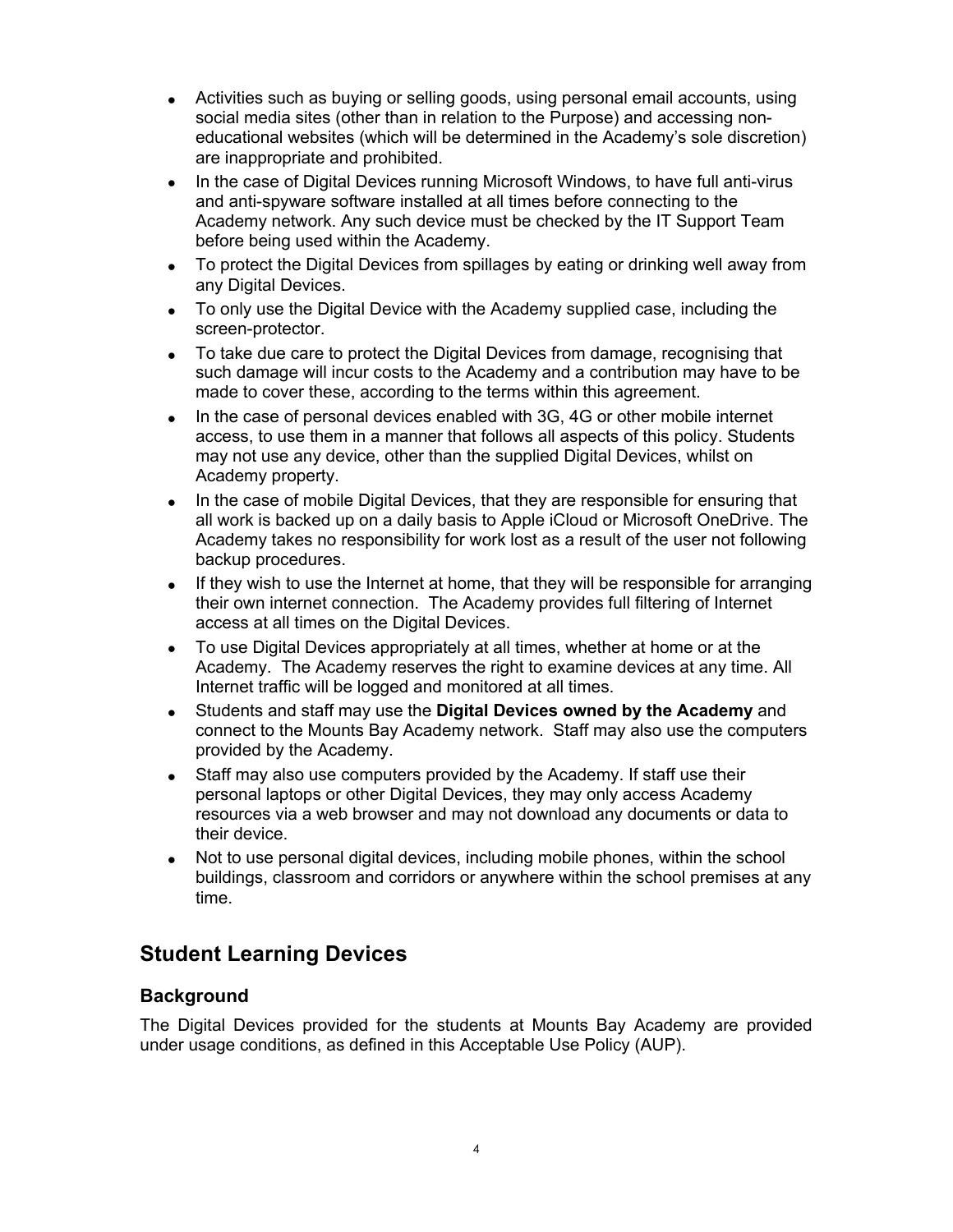The device will be entrusted to parents/guardians who will be overall responsible for the iPad and will be granted a licence to loan the same to their student child on receipt of a signed copy of this AUP.

For the avoidance of doubt, the device shall at all times remain the property of the Academy and the student is only permitted to use the Digital Device for the 'Purpose'.

The primary 'Purpose' of the iPads is as a tool for learning.

#### **Academy Control**

The Academy reserves the right to remotely install a range of Software Applications (Apps) to be present on the Digital Devices at all times, as well as defining a list of apps, or class of apps that may not be present on the Digital Device under any circumstances.

#### **Apps**

#### **Apps that MUST be present on the Academy Digital Devices at all times:**

Mounts Bay Academy will install certain apps onto your Digital Device for you. You must not uninstall or remove these under any circumstances.

There will be a range of other apps available to you via the Digital Devices Management System. You can install any of these you find useful, however if you run out of space on your iPad Digital Device, these must be the first to consider deleting.

You may not install any other apps on your Digital Devices, even in the event of a system failure that enables the App Store. If you do this, your Digital Devices will be removed for wiping and reinstalling.

Your Digital Devices must be set up with the Managed ID supplied.

Your Digital Device must be set up to receive emails as required by the Academy, as well as key learning apps. These may change each year and staff and students will be informed at the end of the year.

#### **Apps that MUST NOT be present at any time on any Academy iPad Digital Devices:**

Many of these services can be accessed via web pages that are blocked in school by the Academy.

- Social media apps (unless listed on the school website)
- Ki, Snapchat and other messaging apps
- Video chat apps, other than Facetime and Teams where permitted. Staff may also use Zoom if a Teams meeting is not available.
- Any browser other than Safari or Microsoft Edge
- Apps that disable iCloud backups
- Streaming music apps may be installed on staff Digital Devices to provide music for learning activities but such content MUST be downloaded outside of school and cached locally.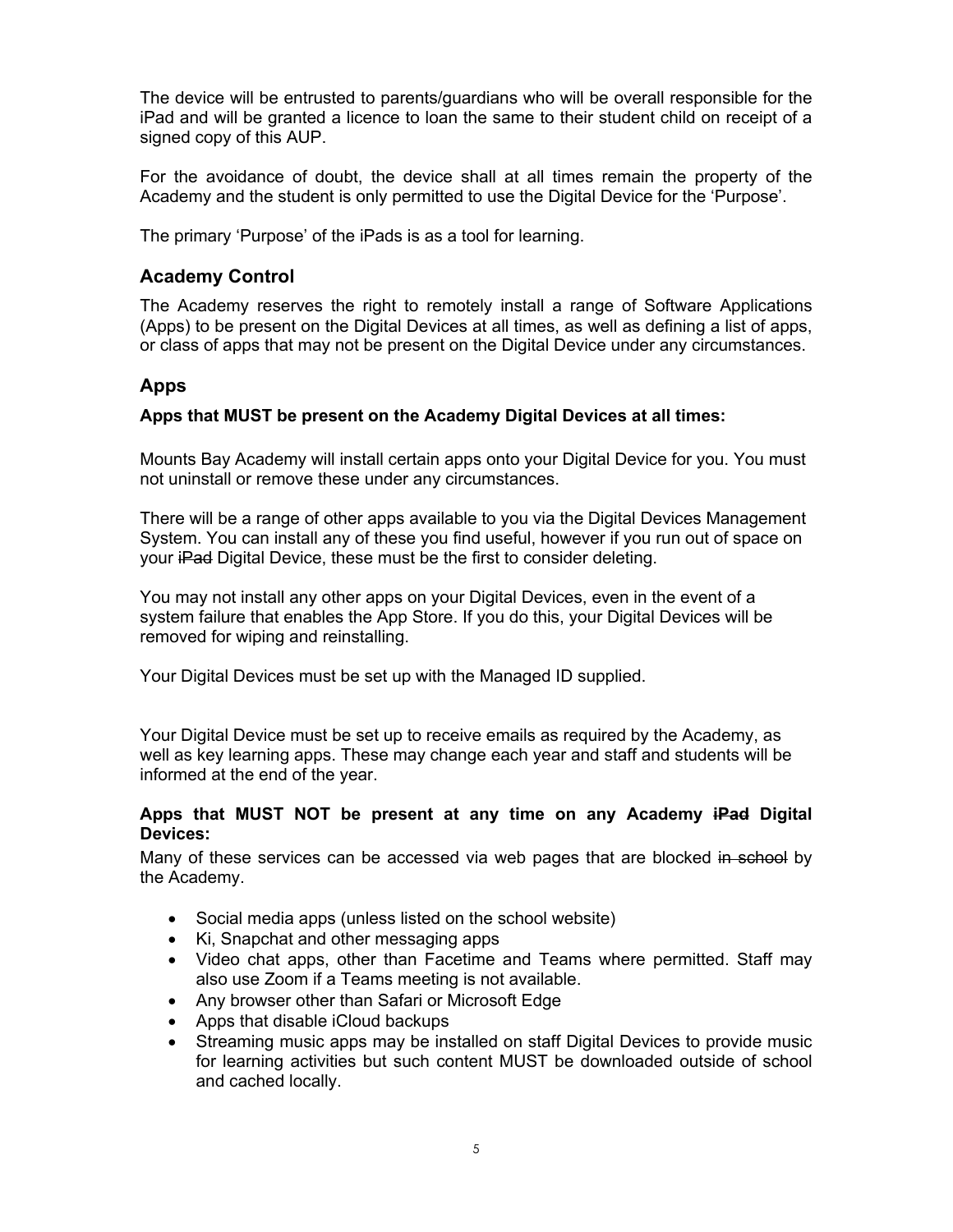The Academy will scan Digital Devices for inappropriate use and appropriate disciplinary action taken. Parents will be given full access to inappropriate web browsing activity, even when attempts at accessing such content are blocked.

#### **Parental Control**

Parents should know the Digital Device screen-lock code at all times. Where a student refuses to supply such a code, the IT team can remotely remove it.

#### **iPad Digital Devices rules:**

Digital Devices should only be used for tasks appropriate to lessons or learning activities as follows:

- Each Digital Device will be recorded and logged to an individual student with a unique reference number.
- The Academy's Digital Devices must have a lock code enabled.
- Digital Devices are covered under the Academy's insurance for damage and theft only. The **Digital Devices Rules MUST be followed** as a condition of the insurance.
- The Digital Devices **MUST be in the complete, supplied case at all times.**
- The Academy reserves the right to check students for any breach of the rules.
- **The student will:**
	- $\circ$  Be responsible for the care and safe keeping of their Digital Devices at all times
	- $\circ$  Share their Digital Device screen-lock passcode with their parents/quardians and permit them access to review work, read school newsletters and oversee the safe and proper use of the device.
	- $\circ$  Ensure that there is enough free space on their Digital Devices to store any work that they may be asked to do
	- $\circ$  Bring their Digital Devices into the Academy each morning fully charged and ready for use in lessons. Parents/guardians agree that they will ensure that Digital Devices are charged overnight in a public place in the student's home
	- o Hand their Digital Devices to the teacher when leaving the classroom during a lesson, unless otherwise instructed by the teacher.
	- $\circ$  Place the Digital Devices in a recognised secure place (such as a locker) should the student need to leave it unattended.
	- $\circ$  Report a missing Digital Devices to the police within 24 hours, if a Digital Device is lost or stolen, and obtain an incident number, which must be supplied immediately to the academy.
	- $\circ$  Report any damaged, lost or theft of the Digital Device to the Academy within 7 days.
- **The student will not:**
	- o Use the Digital Devices outside the main building without supervision by a member of teaching staff.
	- $\circ$  Use the Digital Devices during break and lunch times without permission from a member of teaching staff.
	- $\circ$  Use the Digital Devices in a public place, as this increases the chances of theft.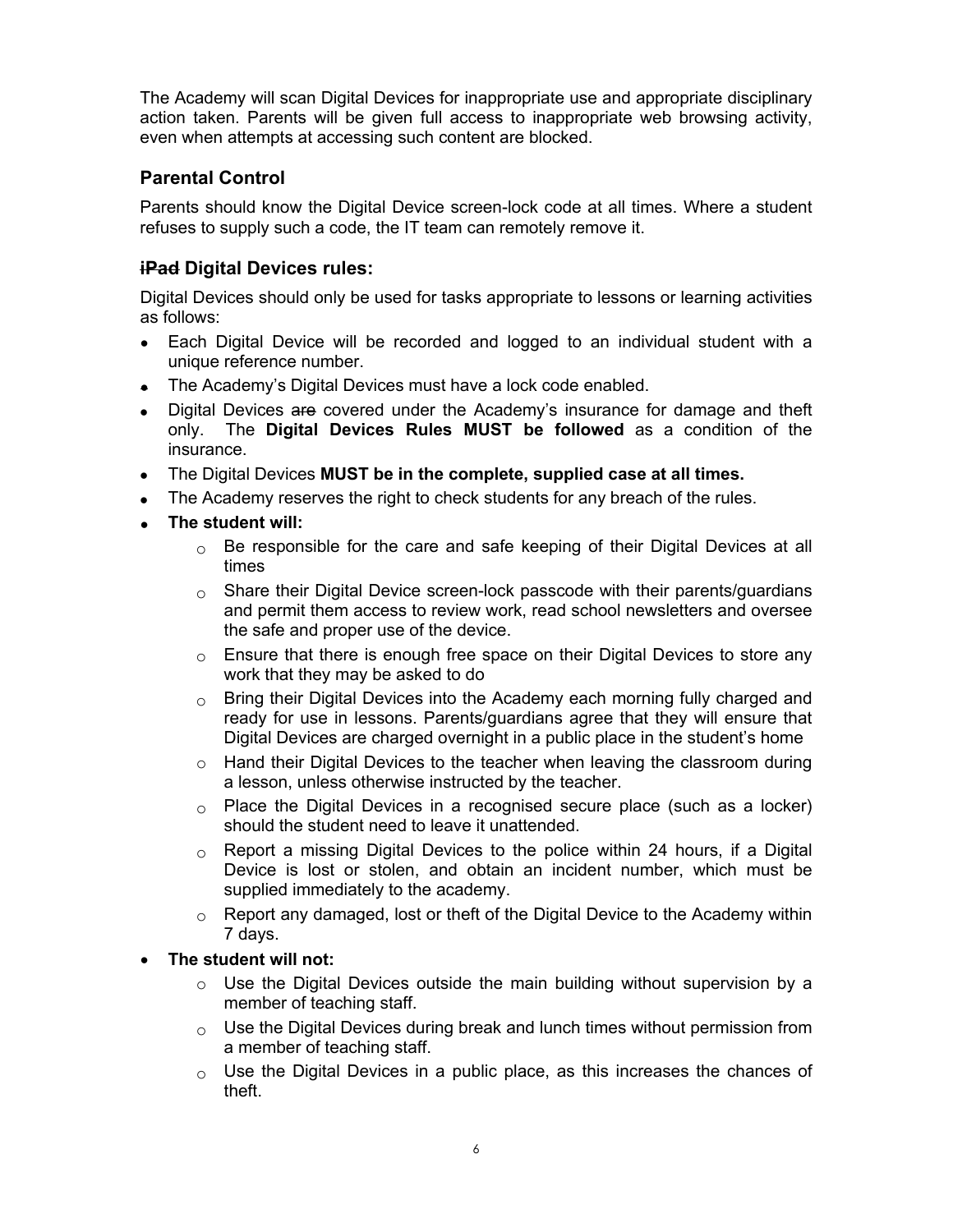- $\circ$  Take the Digital Devices to a non-approved external repair company as it will invalidate the warranty and we cannot guarantee the quality of repairs.
- $\circ$  Leave the Digital Devices unattended: in school (unless it is held in a secure place), in a public place or in plain sight within any vehicle.
- **Charges** 
	- $\Theta$  A table of charges for damages to the Digital Device, or the loss or damage of any accessories, will be published each year by the Academy. In the event of the Digital Device being damaged when not in any supplied, complete and protective case, the full cost of any repairs will be charged.
	- $\circ$  There will be a charge (at the discretion of the Academy) up to the full value of a replacement Digital Device if it is lost or wilfully damaged.
	- $\circ$  The above charges will also apply if your child causes damage to another student's Digital Device.
	- $\circ$  A charge for the full purchase cost will be levied for uninsured loss, malicious damage and/or failure to return a Digital Device after a student has left the academy.

## **Security and Privacy**

#### **You agree:**

- To protect work by keeping passwords confidential and changing when instructed by the Academy.
- To never use someone else's login name or password or allow your login name or password to be used by anyone else.
- To always be wary about revealing your home address, telephone number, Academy name, or picture to people you meet on the Internet.
- That other computer users should be respected and should not be harassed, harmed, offended or insulted.
- To protect yourself and the systems, you should respect the security of the Digital Devices; attempting to bypass or alter the settings may put you or your work at risk.
- To treat computer storage areas like a locker. IT Support Team staff may review your files and communications to ensure that you are using the system responsibly. Concerns will be reported to SLT as a matter of routine.
- To ensure that the lock activates automatically after a short period of time when any Digital Device is not in use.
- If the Digital Device is left unattended, to ensure that the device lock is activated.
- To notify the Academy immediately if the Digital Device becomes lost or stolen.

## **Internet**

You agree:

- To only access the Internet for learning and educational activities, unless otherwise authorised by the IT Support Team.
- To only access suitable learning material; using the Internet to obtain, download, send, print, display or otherwise transmit or gain access to materials which are unlawful, obscene or abusive is not permitted and may result in the relevant authorities being contacted.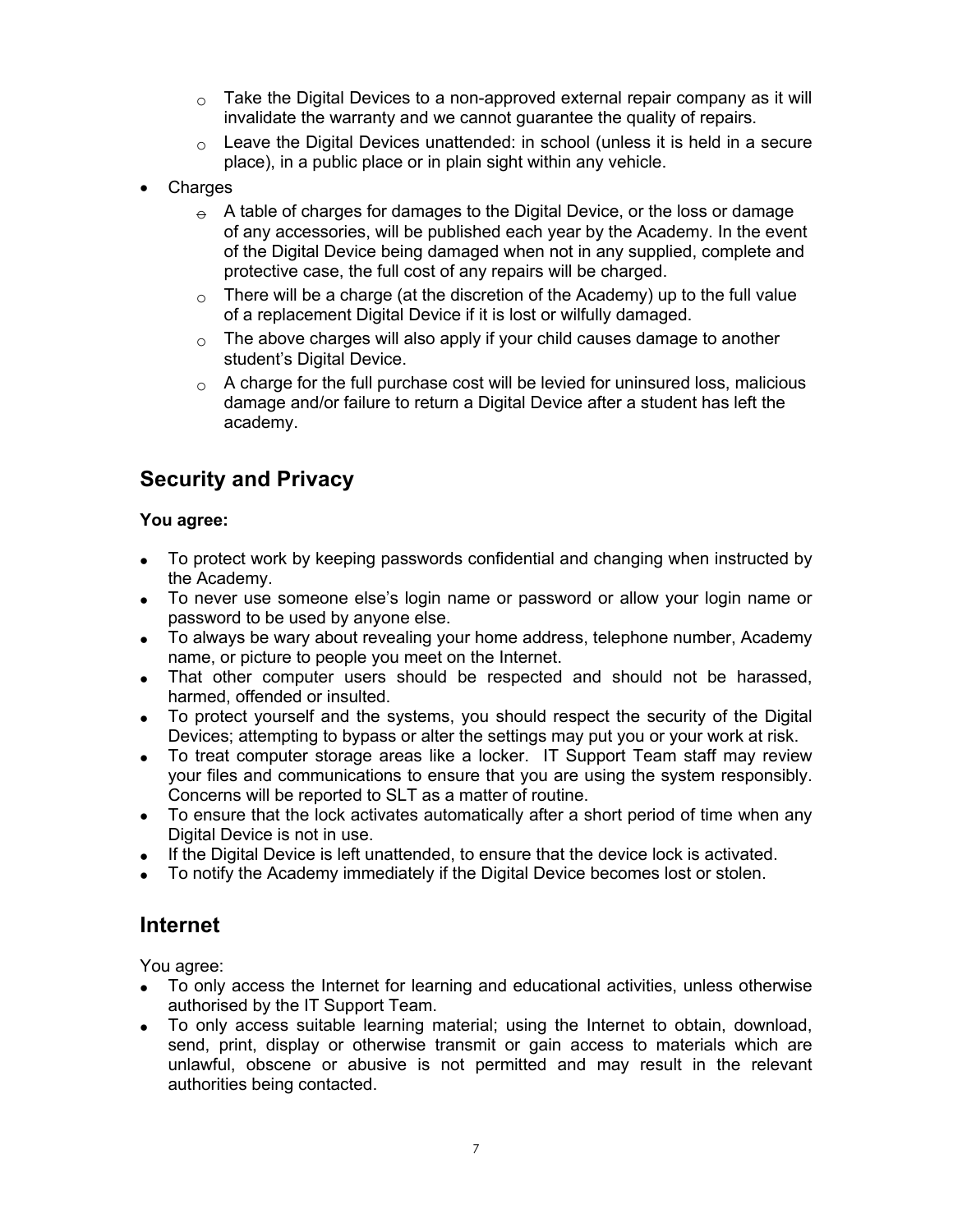- To respect the work and ownership rights of people outside the Academy, as well as other students or staff. This includes abiding by copyright laws.
- To not access any web page or any files (whether documents, images or other) downloaded from the internet which could, in any way, be regarded as illegal, offensive, in bad taste or immoral. As a general rule, if any person might be offended by the contents of a page then viewing it will be a breach of this policy.

## **Email**

Staff and students agree:

- to be polite and appreciate that other users might have different views from your own. The use of strong language, swearing or aggressive behaviour is as anti-social on the Internet as it is on the street.
- to not send abusive, obscene, discriminatory, racist, harassing, derogatory or defamatory emails. Anyone who feels that they have been harassed or bullied or are offended by material received in an email should inform the IT Support Team immediately.
- to return wrongly-delivered emails to the sender.
- to take care with the content of email messages, as incorrect or improper statements can give rise to claims for discrimination, harassment, defamation, breach of confidentiality or breach of contract. You should assume that email messages may be read by others and not include anything which would offend or embarrass any reader, or themselves, if it found its way into the public domain.
- to only open attachments to emails if they come from someone you already know and trust. Attachments can contain viruses or other programs that could harm the security and safety of the Academy network. If you are aware that any attachment contains a virus, you should notify the IT Support Team immediately.
- if you receive an email containing material of a violent, dangerous, racist, or inappropriate content, to always report such messages to a member of the IT Support Team. The sending or receiving of an email containing content likely to be unsuitable for Academies is strictly forbidden.

In general, staff and students should not:

- send or forward emails which they would not want a third party to read.
- send or forward chain mail, junk mail, cartoons, jokes or gossip.
- contribute to system congestion by sending trivial messages or unnecessarily copying or forwarding emails.
- agree to terms, enter into contractual commitments or make representations by email unless authority has been obtained. A name typed at the end of an e-mail is a signature in the same way as a name written at the end of a letter.
- download or e-mail text, music and other content on the internet subject to copyright protection, unless it is clear that the owner of such works allows this.
- send messages from another user's Digital Device or under an assumed name unless authorised.
- send confidential messages via email or the internet, or by other means of external communication which are known not to be secure.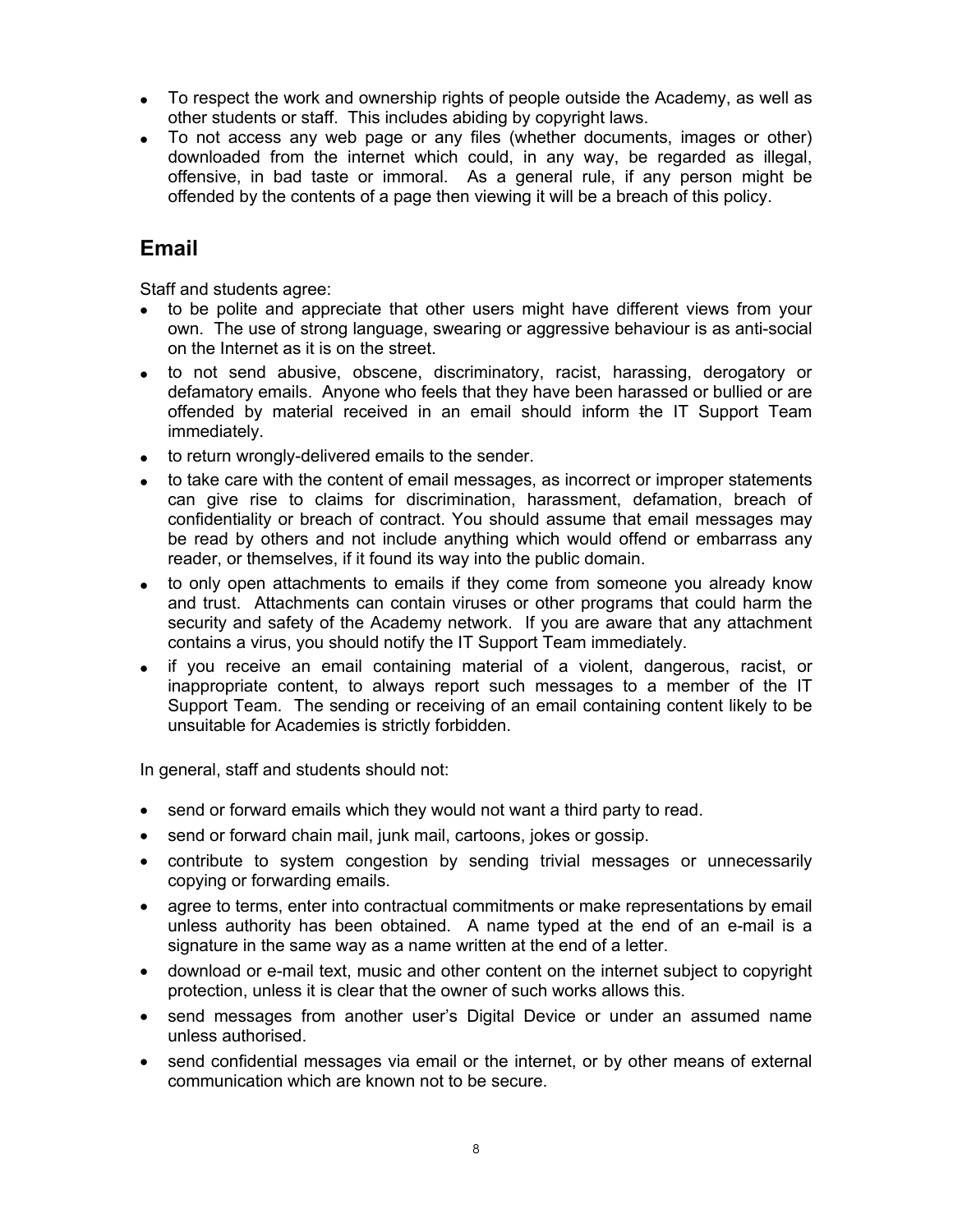## **Social Media**

The Academy recognises that the Internet provides a unique opportunity to learn by participating in interactive discussions and share information on a particular topic using a wide variety of social media, such as FaceBook, Instagram and the like. However, the use of social media can pose risks to the Academy's proprietary information, reputation and may jeopardise its compliance with legal obligations. To minimise these risks, we expect staff and students to adhere to this policy. Staff and students should not use social media in any way that would breach this policy and agree to immediately remove any content that breaches this policy, even when added to a personal social media account outside of the Academy.

All staff and students agree:

- That they are personally responsible for the content they communicate on social media platforms.
- Not to post comments about the Academy's performance on social media platforms.
- Not to post any inappropriate, offensive, discriminatory, insulting or obscene statement on social media platforms at any time.
- Not to infringe the intellectual property rights of others which could create liability for yourself or the Academy.
- Not use the Academy's name, or post any of the Academy's confidential or proprietary information without the prior written consent of the Academy.

When using social media, students agree:

- Students must not use or attempt to use social media sites of any kind on the Academy's Digital Devices. Students recognise that the terms for use for FaceBook and other social media sites expressly forbids people under 13 years to use social media sites.
- Not attempt to add any member of the Academy's staff or any teacher as a "friend" on any social media site. (Contacts are sometimes referred to as "Friends" or "Followers").
- Staff may add official Academy groups in order to promote good communication and students are permitted to join those groups. However, staff may not 'Friend' students for at least two years after they have left the Academy or when they are 18 years of age, whichever is the later.

In general:

- staff and students may use email and approved messaging networks within lessons, **where appropriate to the learning activity, such as Twitter, and any other systems** to communicate as part of teaching and learning or to give and receive feedback. However, staff are advised that they must use built-in facilities to record conversations and messaging chats with students.
- staff and students must, at all times, uphold the highest standards on all electronic media and communications, whether submitting text, images or video. Any posts that may be regarded as harming the Academy's reputation (which will be determined in the Academy's sole opinion) will be regarded as serious disciplinary offences, whether generated inside or outside of the Academy environment; and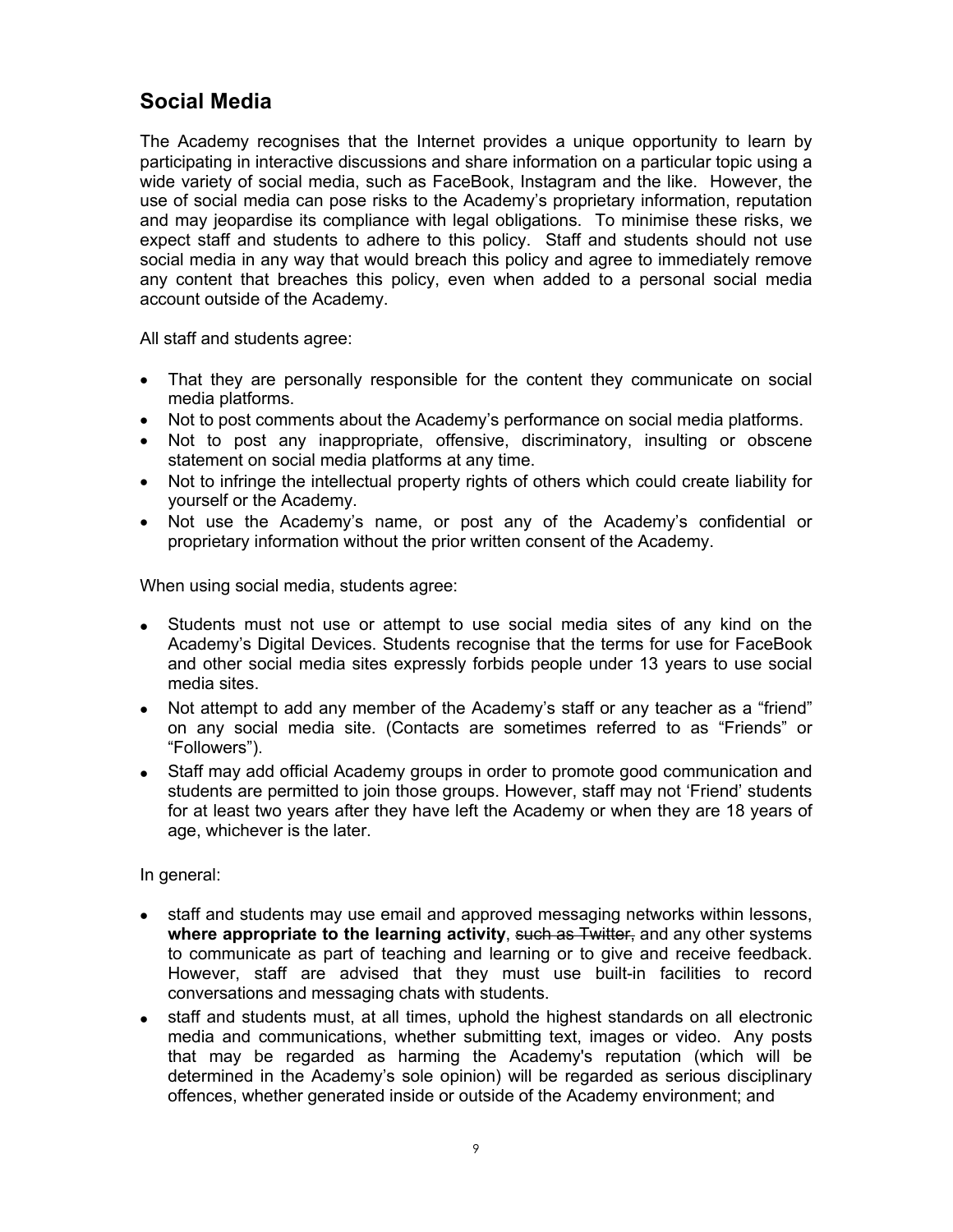• any use of the in-built cameras is covered by the Academy's policy on digital images, a copy of which is available on request. Breaches of this will be considered as serious disciplinary matters.

## **Data Protection**

Staff and students using Digital Devices must be particularly vigilant about use and take any precautions required by the Academy from time to time against importing viruses or compromising the security of the Digital Device.

Emails are likely to contain information that are confidential to the Academy and/or subject to data protection legislation. Such information must be treated with extreme care.

All removable storage devices used by staff MUST be encrypted at all times and configured by a member of the IT Support Team

Staff may only use personal data for the purposes set out in the academy's ICO Notification, as amended from time to time. If staff want to use personal data for other purposes, they must obtain the Principal's consent (as changes may need to be made to the ICO Notification) before doing so.

Any software package, system or website that holds personal data about students, staff or parents must be approved by the Academy IT Team before it is purchased or used.

## **Personal Use**

We recognise that staff and students occasionally may desire to use the Digital Devices for personal activities outside school hours. We authorise such occasional use so long as it does not contravene Academy eSafety guidelines (a copy of which is available on request), does not interfere with the 'Purpose' described in this policy and has the permission of the Director of Digital Technologies.

## **Return of Digital Devices**

All Digital Devices loaned to you will remain the property of the Academy and you agree to return Digital Devices to the Academy immediately prior to leaving, including Digital Device and Laptop, if you cease to be a student or member staff of the Academy.

If you misuse, breach or fail to comply with any term of this policy or any other school rules, the Academy may require you to return the Digital Device immediately.

## **Monitoring, including the PREVENT strategy.**

The Academy will monitor the use of emails, social media sites and internet access on the Digital Devices to ensure compliance with this policy. As a result there is no explicit right of privacy when using the Digital Devices. However, the Academy will generally only carry out detailed monitoring reviews where there is sufficient evidence to suggest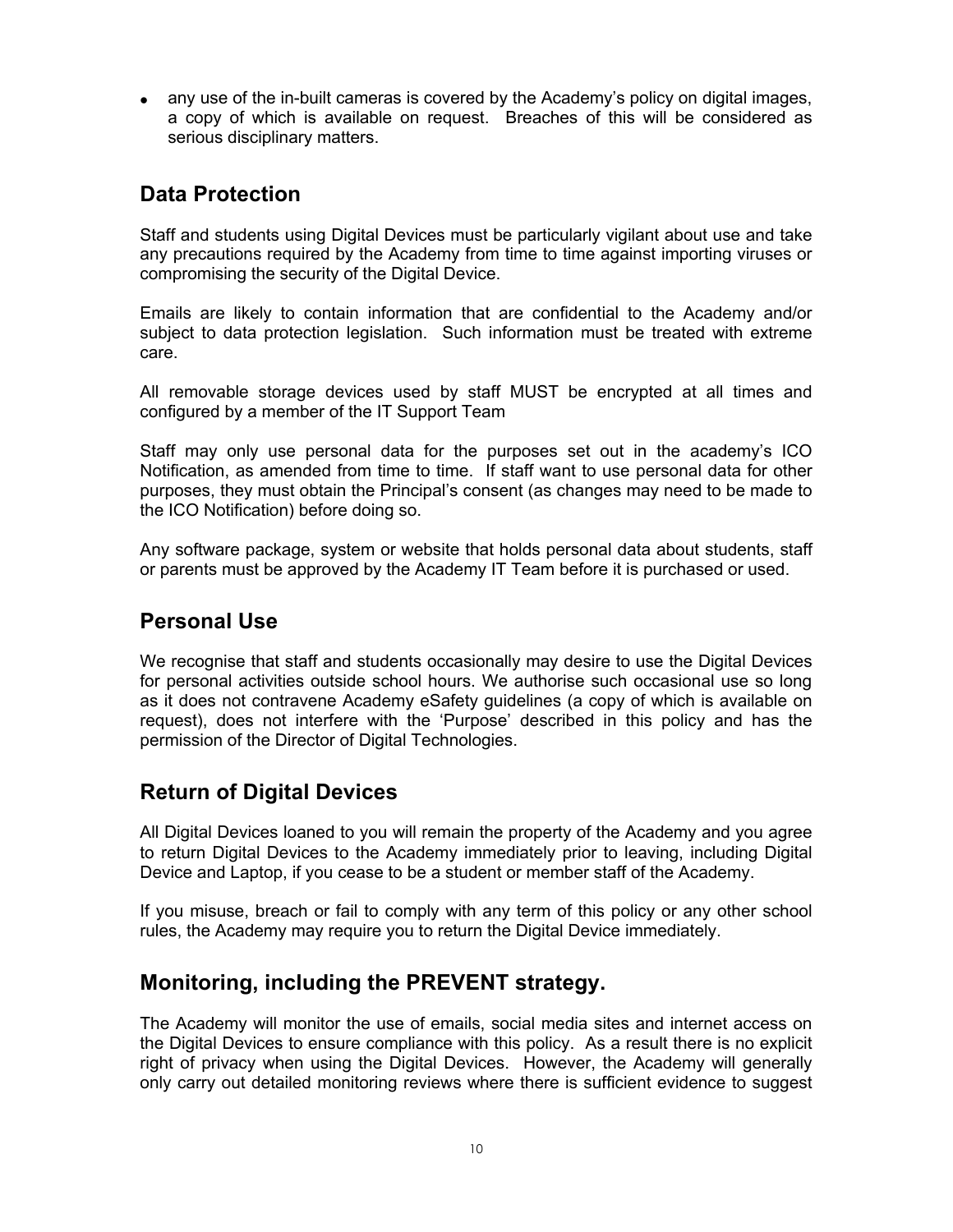that further investigation is required; this may be as a result of a complaint or a request by a teacher or other member of staff.

The Academy will monitor all devices used on Academy premises or supplied by the Academy at all times within certain bounds, namely:

Search phrases that are for the purpose of gaining access to illegal, offensive or pornographic materials.

The Academy will also monitor for key words and phrases to ensure that it can respond to the ideological challenge of terrorism and aspects of extremism, and the threat faced from those who promote these views, prevent people from being drawn into terrorism and reduce the risk of radicalisation.

## **Changes**

The Academy reserves the right to make changes to this policy from time to time. Any changes made to this policy in the future will be, where appropriate, notified to you. In any case the latest version will be held on the Academies website and this will be the version that will be in force.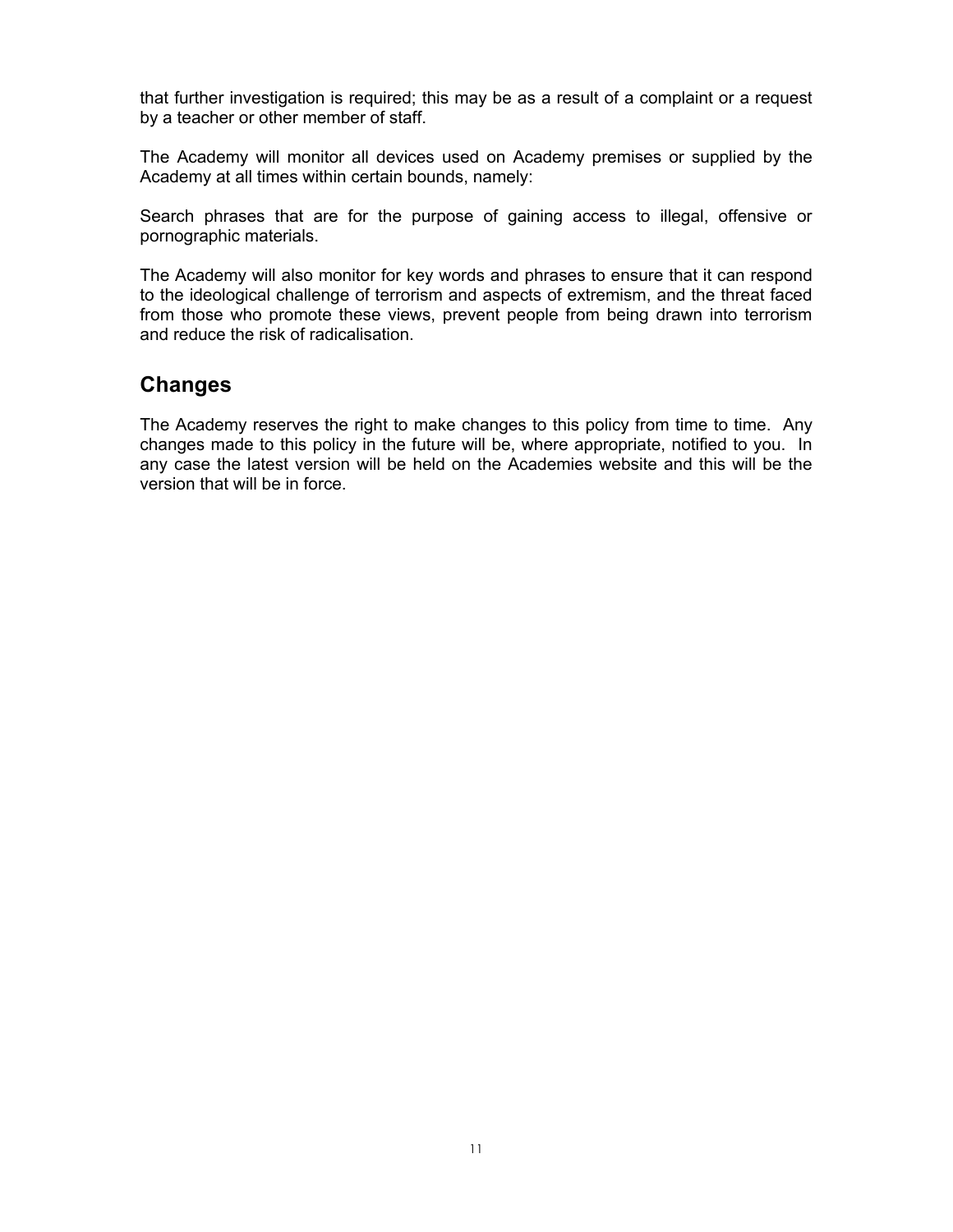## **REMOTE LEARNING ANNEX**

This Acceptable Use Policy is designed to safeguard both staff members and students, and as such, both groups will need to read and agree to the terms and conditions associated with remote learning and online communication.

#### **Leadership oversight and approval**

- 1. Remote learning will generally take place using Seesaw, Microsoft Teams, Firefly - these systems have been assessed and approved by the Principal / a member of Senior Leadership Team (SLT).
- 2. Staff will only use Mounts Bay Academy managed or specific, approved professional accounts with learners and/or parents/carers.
	- use of any personal accounts to communicate with learners and/or parents/carers is not permitted.
		- i. Any pre-existing relationships or situations which mean this cannot be complied with will be discussed with Mr Hall, Designated Safeguarding Lead (DSL).
	- staff will use work provided equipment where possible e.g. a Mounts Bay Academy MacBook or Digital Device.
- 3. Online contact with learners and/or parents/carers will not take place outside of the operating times as defined by SLT: 0800-1600 each day
- 4. All remote lessons will be formally timetabled; a member of SLT, DSL and/or Head of Faculty/Head of Year is able to drop in at any time.
- 5. Live streamed remote learning sessions will only be held with approval and agreement from the Principal/a member of SLT.

## **Data Protection and Security**

- 6. Any personal data used by staff and captured by the online learning systems aforementioned when delivering remote learning will be processed and stored with appropriate consent and in accordance with our data protection policy (http://mountsbay.org/gdpr-protecting-your-data/)
- 7. All remote learning and any other online communication will take place in line with current Mounts Bay Academy confidentiality expectations as specified in our policies (http://mountsbay.org/for-parents/policies/)
- 8. All participants will be made aware that the aforementioned remote learning systems records the activity of all users for safeguarding purposes.
- 9. Only members of the Mounts Bay Academy community will be given access to the aforementioned remote learning systems.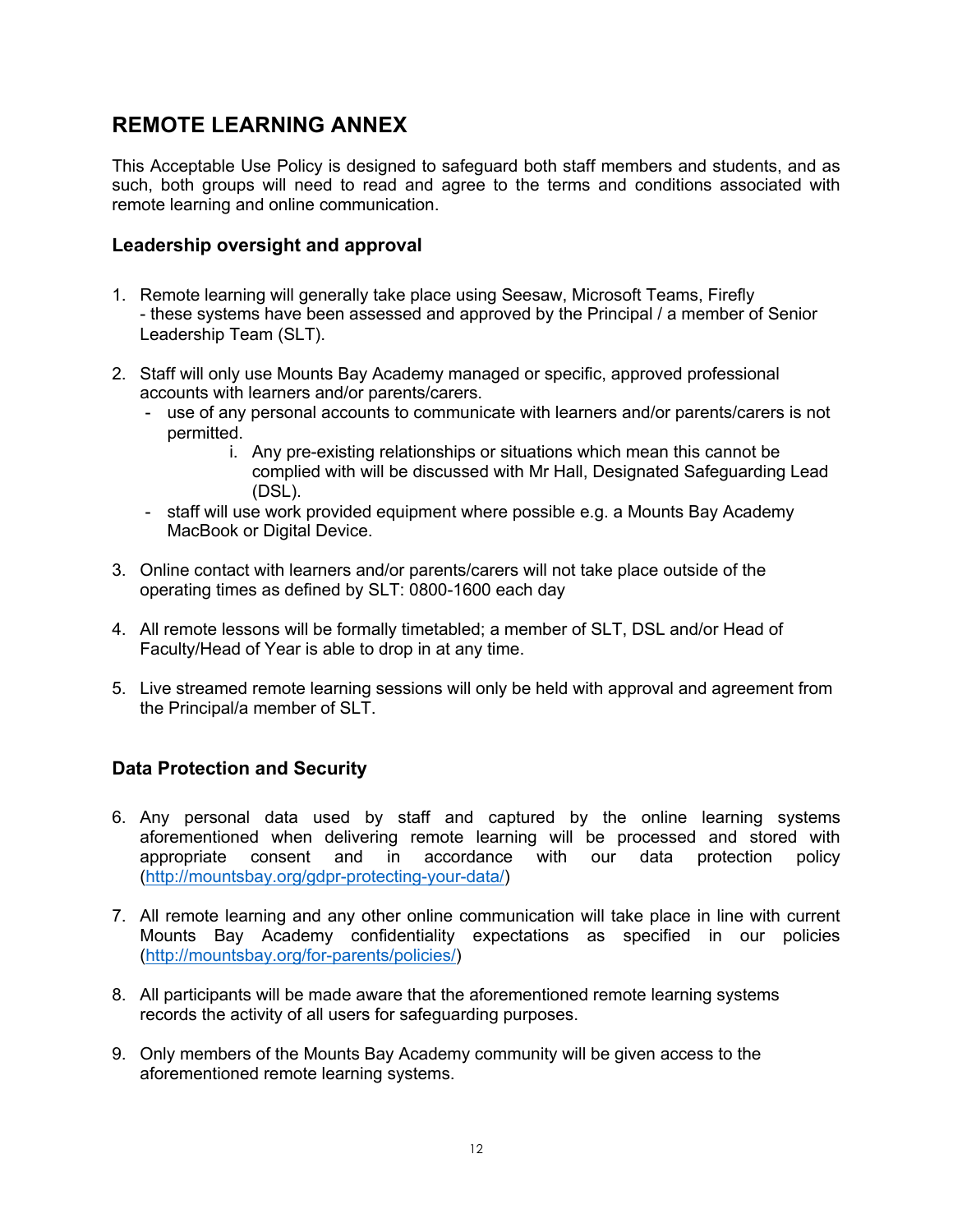10. Access to the aforementioned remote learning systems will be managed in line with current IT security expectations as outlined in the digital acceptable usage policy (http://mountsbay.org/wp-content/uploads/2019/08/Acceptable-Usage-Policy-Student.pdf)

#### **Live Session Management**

- 11. Live learning sessions will only take place on the Microsoft Teams platform.
- 12. All live sessions held will be recorded and stored centrally. This must be done through recording the sessions by the teacher selecting the in-built option in Microsoft Teams when setting up a session so that they will be saved on the system.
- 13. Appropriate privacy and safety settings will be used to manage access and interactions. This includes:
	- Using Microsoft Teams "Live Events" for live sessions held for more than 10 students in order to moderate content created by students
	- staff not permitting learners to share screens
	- teachers to their backgrounds using virtual background tools in Microsoft Teams
	- all attendees should participate in a space where there are no noise disturbances or others likely to walk in or disrupt the session.
	- the use of organisation-level security to only allow students and staff and to protect sessions from unauthorised access from others beyond the Mounts Bay Academy community
- 14. When live streaming with learners:
	- contact could be made via learners' Mounts Bay Academy provided email accounts and/or logins.
	- contact could be made via a parents/carer account.
	- contact could be made using the shared calendar of available live sessions through the school website.
	- staff will mute microphones and use text-based question and answer tools for sessions with participant numbers larger than 10.
	- at least 2 members of staff will be present. f this is not possible, SLT approval will be sought.
- 15. Live 1 to 1 sessions will only take place with approval from the Principal/a member of SLT.
- 16. Signing this acceptable usage policy means you agree to all live learning sessions that are organised and accessed within the Mounts Bay Academy community:
	- Learners are encouraged to attend lessons in a shared/communal space or room with an open door and/or when appropriately supervised by a parent/carer or another appropriate adult.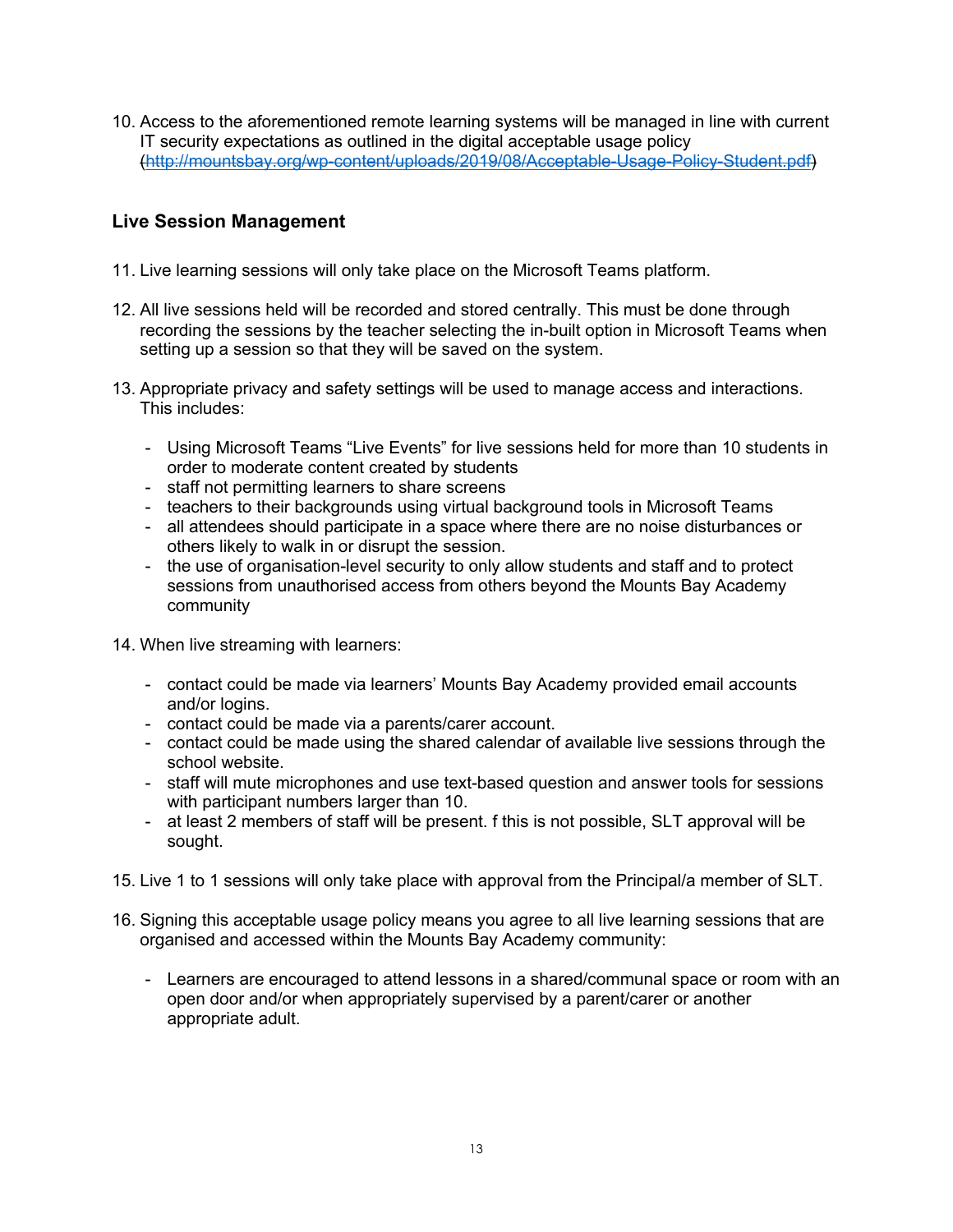#### **Behaviour Expectations**

- 17. Staff will model safe practice and moderate behaviour online during remote sessions as they would in the classroom.
- 18. All participants are expected to behave in line with existing Mounts Bay Academy policies and expectations. This includes:
	- Appropriate language will be used by all attendees.
	- Teachers will not take or record images for their own personal use.
	- Learners cannot record events for their own use (which includes onwards sharing)
- 19. Staff will remind learners of behaviour expectations and reporting mechanisms at the start of the session.
- 20. When sharing videos and/or live streaming, participants are required to:
	- wear appropriate dress.
	- ensure backgrounds of videos are anonymised using available tools with Microsoft Teams.

#### **Agreement**

An agreement is an understanding to all of the above terms laid out in the Remote Learning Annex and knowledge that by not following them my privileges maybe revoked along with as additional proceedings as deemed necessary by the Principal.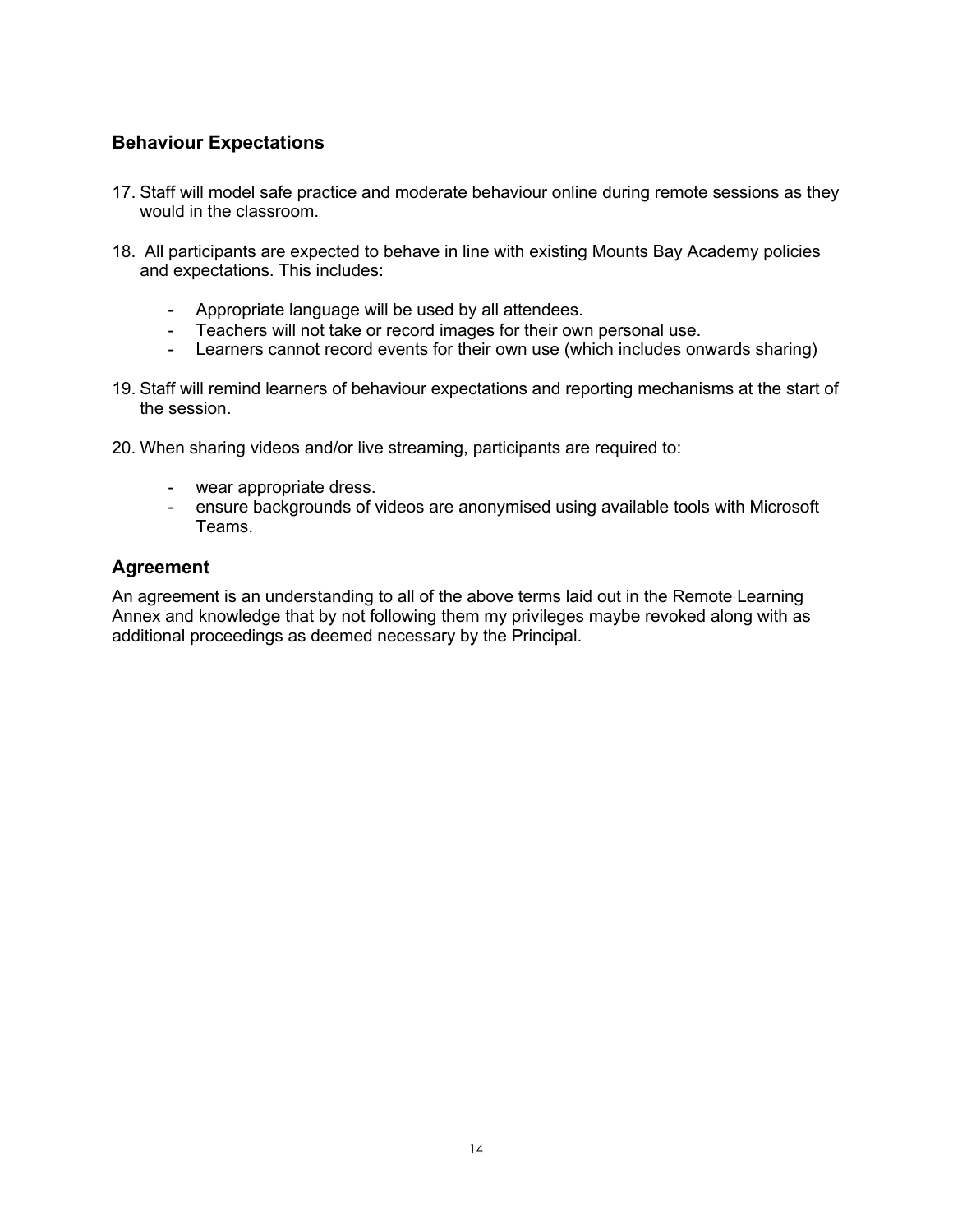# **APU Agreement – Student & Parent/Carer**

**Please read the Acceptable Usage Policy carefully. Only once it has been signed and returned will access be permitted to the academy's Digital Devices. Any breach of this policy may result in access to the Digital Devices being denied and you may be subject to disciplinary action. Additional action may be taken by the Academy in line with the current policy regarding student behaviour relating Digital Devices. Where appropriate, police may be involved and/or other legal action taken.**

**I have read and understand the above and agree to use the Academy's Digital Devices in accordance with this policy. I understand that the Academy has no responsibility for any other personal portable digital communication devices brought into Academy and I am responsible for such device (in which case, the Academy recommends that you take out your own policies of insurance). I further agree to return any Digital Device loaned to me by the Academy before leaving the Academy or on request; namely the Digital Device and its associated parts.**

**I acknowledge that I may be liable for charges for loss or damage to the Digital Device and I agree to pay such charges in a reasonable timescale to ensure that the student continues to have access to the Academy's learning materials.**

This is a contractual agreement that MUST be signed before the issue of any Digital Devices from Mounts Bay Academy. In signing this policy you agree to abide by and will be held accountable to the conditions within.

| Name of student:<br><u> 1989 - Jan Stern Stern Stern Stern Stern Stern Stern Stern Stern Stern Stern Stern Stern Stern Stern Stern Stern Stern Stern Stern Stern Stern Stern Stern Stern Stern Stern Stern Stern Stern Stern Stern Stern Stern Stern</u> | Date: ________________________ |
|----------------------------------------------------------------------------------------------------------------------------------------------------------------------------------------------------------------------------------------------------------|--------------------------------|
|                                                                                                                                                                                                                                                          |                                |
|                                                                                                                                                                                                                                                          | (parent / carer)               |
| Signature:                                                                                                                                                                                                                                               | (student)                      |